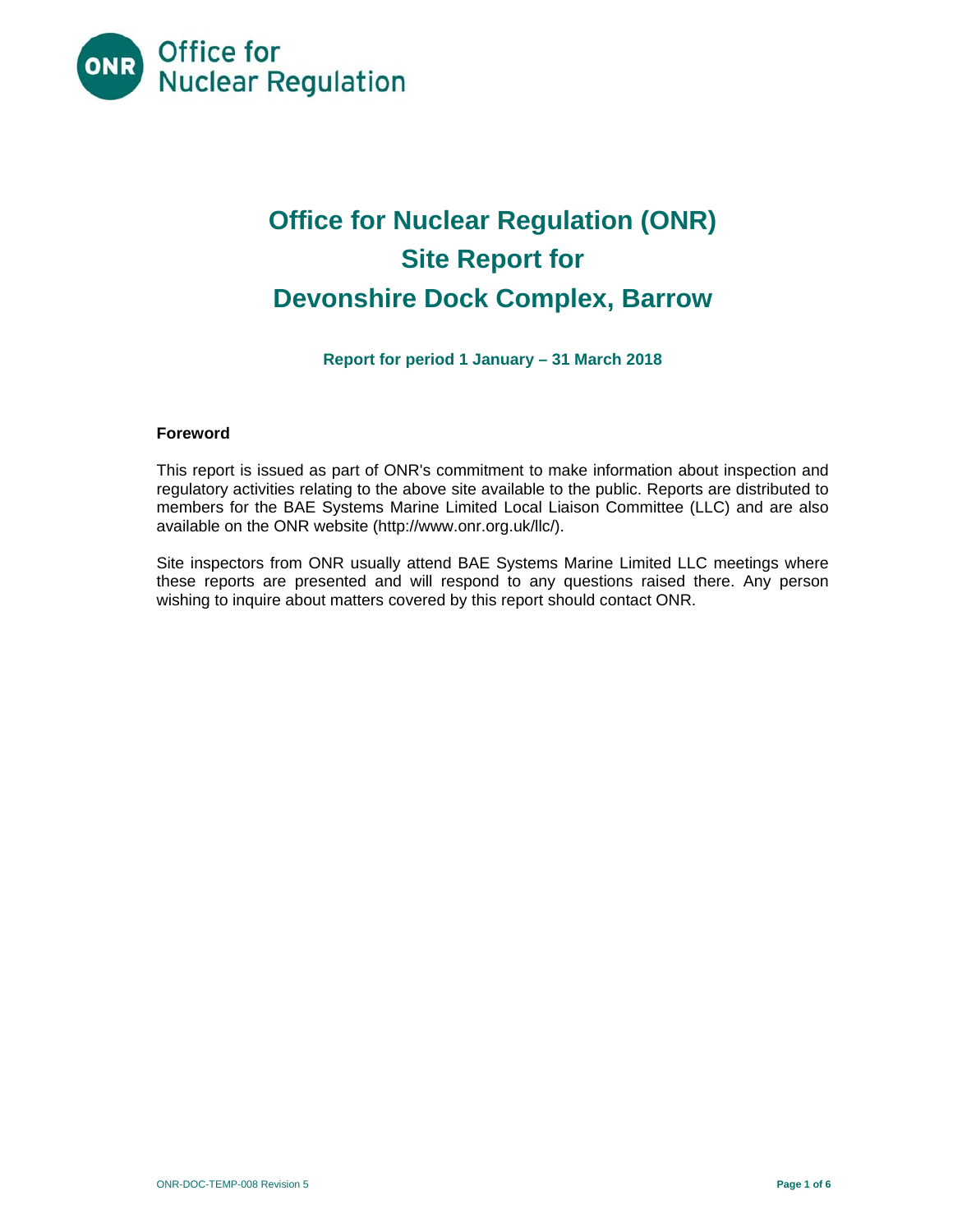## **TABLE OF CONTENTS**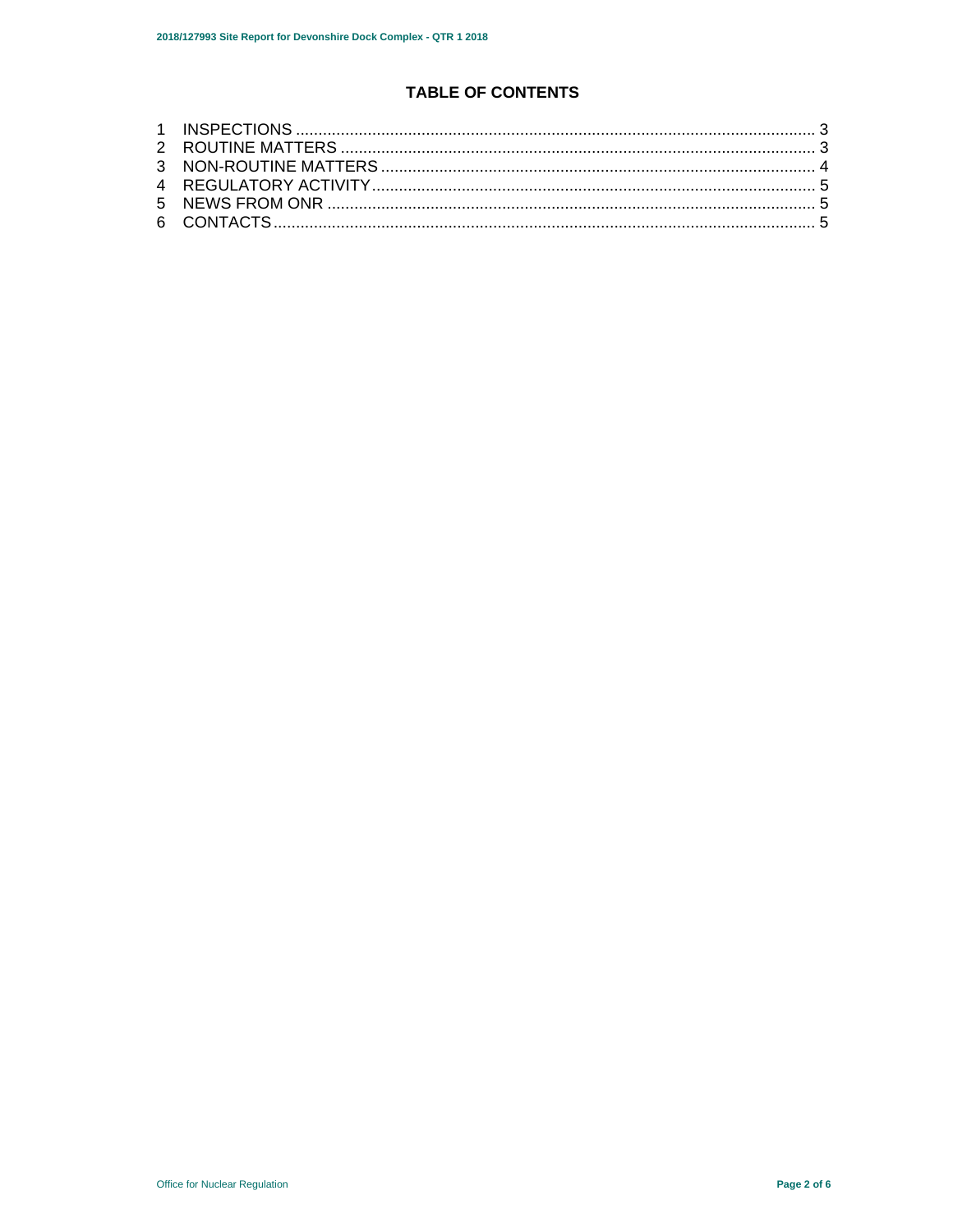#### **1 INSPECTIONS**

#### **1.1 Dates of inspection**

The ONR inspectors visited site on the following dates during the report period 1 January to 31 March 2017:

- **15-18 January 2018**
- 7 February 2018
- **15 February 2018**
- 7-8 March 2018
- **21 March 2018**

## **2 ROUTINE MATTERS**

## **2.1 Inspections**

Inspections are undertaken as part of the process for monitoring compliance with:

- the conditions attached by ONR to the nuclear site licence granted under the Nuclear Installations Act 1965 (NIA65) (as amended);
- the Energy Act 2013;
- the Health and Safety at Work Act 1974 (HSWA74); and
- Regulations made under HSWA74, for example the lonising Radiations Regulations 1999 (IRR99) and the Management of Health and Safety at Work Regulations 1999 (MHSWR99).

The inspections entail monitoring the licensee's actions on the site in relation to incidents, operations, maintenance, projects, modifications, safety case changes and any other matters that may affect safety. The licensee is required to make and implement adequate arrangements under the conditions attached to the licence in order to ensure legal compliance. Inspections seek to judge both the adequacy of these arrangements and their implementation.

In this period routine inspections of the Devonshire Dock Complex, Barrow covered the following:

- **Drganisational Capability;**
- Examination, maintenance, inspection and testing;
- Staff training: and
- **Dearating rules and instructions.**

In general, ONR judged the arrangements made and implemented by the site in response to safety requirements to be adequate in the areas inspected. However, where improvements were considered necessary, the licensee made satisfactory commitments to address the issues, and the site inspector will monitor progress during future visits. Where necessary, ONR will take formal regulatory enforcement action to ensure that appropriate remedial measures are implemented to reasonably practicable timescales.

## **Organisational Capability**

ONR inspectors carried out an intervention to gain assurance that BAE Systems Marine Limited (SML) has suitable and sufficient organisational structures, staffing and competences in place to effectively and reliably carry out power range testing for HMS Audacious. The inspection examined BAESML's arrangements for Organisational Capability and the implementation of these arrangements.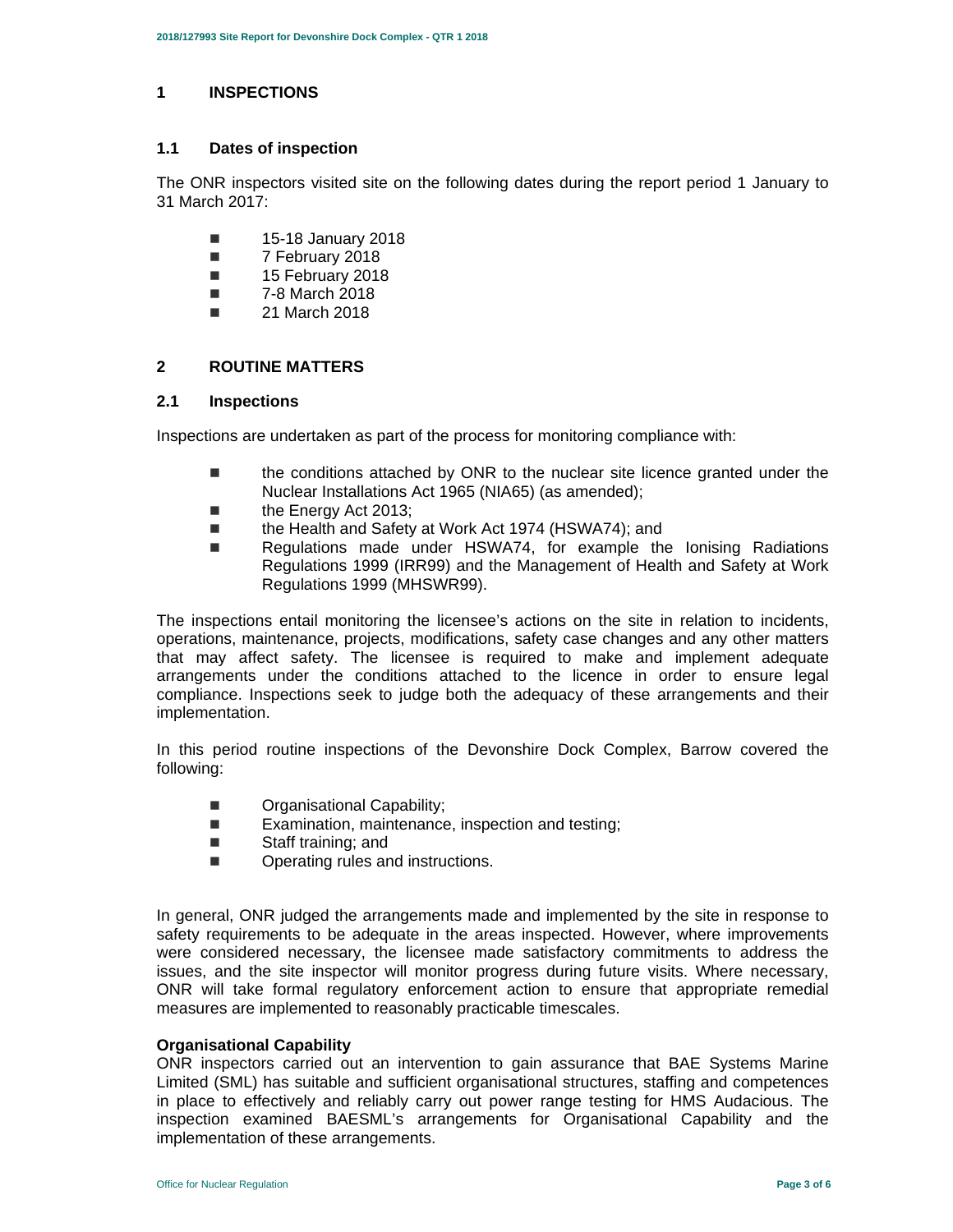Based on the arrangements sampled and the evidence observed ONR considers that BAESML has sufficient organisational capability to control the activities associated with power range testing.

#### **Examination, maintenance, inspection and testing**

As part of intervention on docks and quays ONR inspectors sampled specific maintenance tasks and found that although maintenance tasks were being undertaken, there was evidence of failures to implement written arrangements. ONR will raise a regulatory issue to monitor improvement from BAESML in this area progress of which will be reviewed during planned inspections later in 2018

#### **Staff training**

As part of intervention on docks and quays ONR inspectors spoke to individuals with a responsibility for operations which may affect safety and sampled specific training records. BAESMLs arrangements and their implementation for training were judged to be adequate.

#### **Operating rules and instructions**

As part of intervention on docks and quays ONR inspectors sampled arrangements for operating rules and instructions. Operating rules were found to be appropriate and adequate and appropriately implemented operating instructions were in place to support the operation and maintenance of the docks and quays.

## **2.2 Other work**

The site inspector held a periodic meeting with safety representatives, to support their function of representing employees and receiving information on matters affecting their health, safety and welfare at work.

An ONR Fire Safety Inspector visited site to discuss fire safety aspects of the site redevelopment programme and the primary build capability construction fire safety review. Throughout this period there were a number of telephone and teleconference engagements with site to discuss regulatory engagement with the site redevelopment programme and boat construction activities.

ONR Inspectors attended the Local Liaison Committee meeting.

## **3 NON-ROUTINE MATTERS**

Licensees are required to have arrangements to respond to non-routine matters and events. ONR inspectors judge the adequacy of the licensee's response, including actions taken to implement any necessary improvements.

Matters and events of particular note during the period were:

ONR was made aware of the following incidents on the nuclear licensed site during this period:

- A minor fire on a vessel under construction. There was no harm to workers or the public as a result of this incident and it is being dealt with by the licensee in accordance with it arrangements. ONR has conducted initial follow-up enquiries relating to this event and will consider if further action is required on receipt of the licensees investigation report in May 2018.
- A gas leak caused by work to install a water manifold. There was no harm to workers or the public as a result of this incident. ONR has conducted initial follow-up enquiries with no immediate action being required. This event will be considered further in the scope of inspection work planned for later in 2018.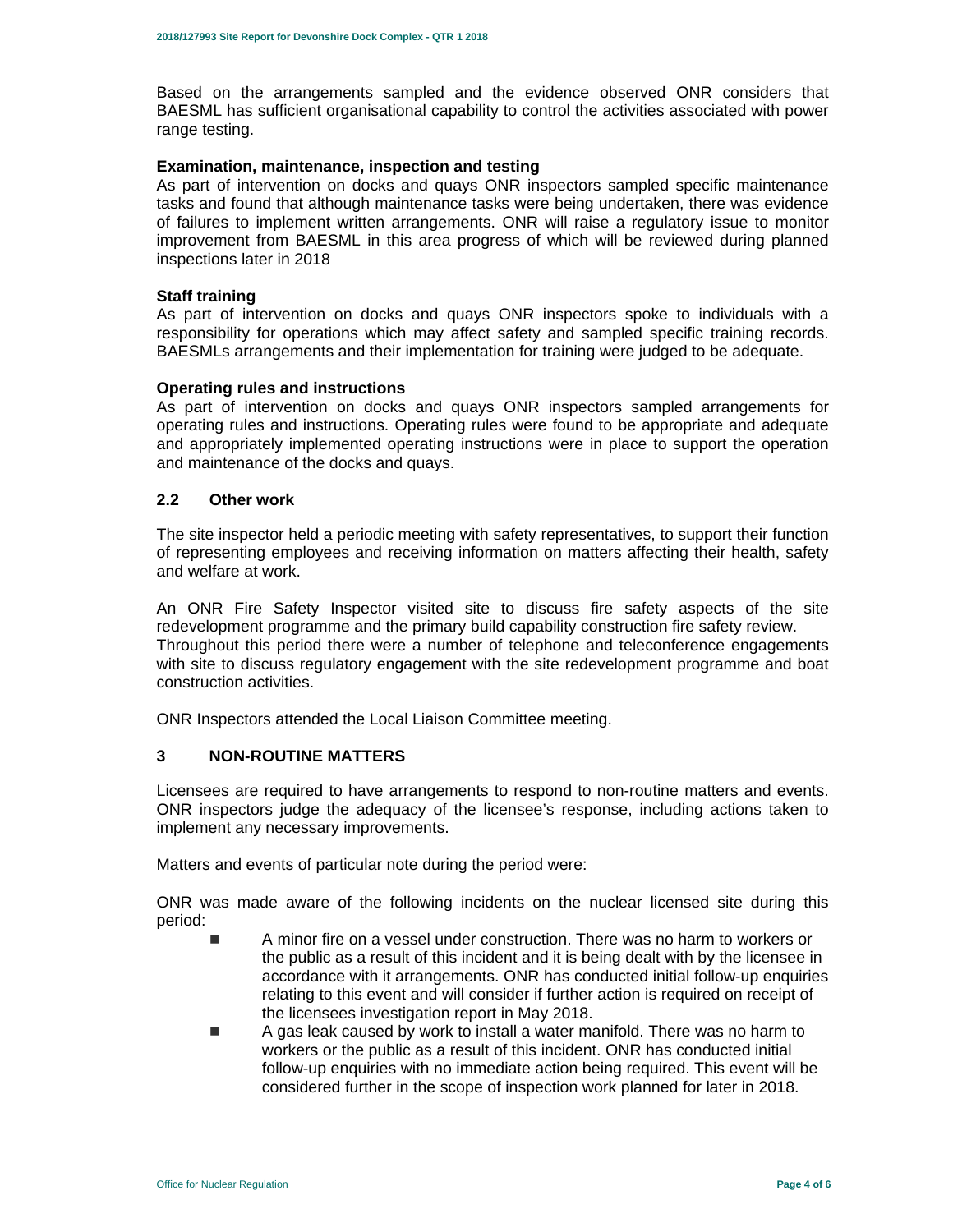**A RIDDOR reportable event where a contractor injured their leg descending a** ladder preventing them from working for a period of greater than seven days. ONR is currently seeking further information regarding this event.

## **4 REGULATORY ACTIVITY**

ONR may issue formal documents to ensure compliance with regulatory requirements. Under nuclear site licence conditions, ONR issues regulatory documents, which either permit an activity or require some form of action to be taken; these are usually collectively termed 'Licence Instruments' (LIs), but can take other forms. In addition, inspectors may issue Enforcement Notices to secure improvements to safety.

No LIs or Enforcement Notices were issued during the period.

## **5 NEWS FROM ONR**

In January, ONR received the results of its first external stakeholder survey which was undertaken by YouGov on behalf of ONR. A broad range of stakeholders were invited to participate in an online survey, with 351 responses received. In addition to the online survey, a number of in depth interviews were also completed with stakeholders. While overall the results demonstrate ONR is seen as a high performing organisation with good levels of stakeholder confidence, there are areas where improvements can be made and we will be working with our divisions on those in the coming months. Further details about the survey results can be found in our March 2018 newsletter which is available on ONR's website.

In February, ONR held its first webinar following the publication of the 'Guide to enabling regulation in practice.' Chief Nuclear Inspector, Mark Foy and Deputy Chief Inspector, Mike Finnerty, were on hand to answer questions about the guide which has been designed to illustrate working examples of enabling regulation in practice. This is a new channel of communication for ONR and we'll be holding further webinars on different topics over the coming months. If you would like to join future webinars then please get in touch with the ONR Communications team via contact@onr.gov.uk

In March, ONR held the first of two meetings this year with representatives from across the NGO community. Held in Birmingham, the meeting was attended by 15 NGO representatives from 11 different organisations. Topics discussed included: Domestic Safeguards pending the withdrawal of the UK from Euratom; Emergency Planning Arrangements; and the ONR Stakeholder Survey results. The next meeting is scheduled to take place in October 2018. We are keen to increase the number of people engaging with ONR on nuclear safety and security issues and would like to invite members of SSGs, and LLCs to join our engagement programme. For more details please get in touch via contact@onr.gov.uk

## **6 CONTACTS**

Office for Nuclear Regulation Redgrave Court Merton Road Bootle Merseyside L20 7HS website: www.onr.org.uk email: contact@onr.gov.uk